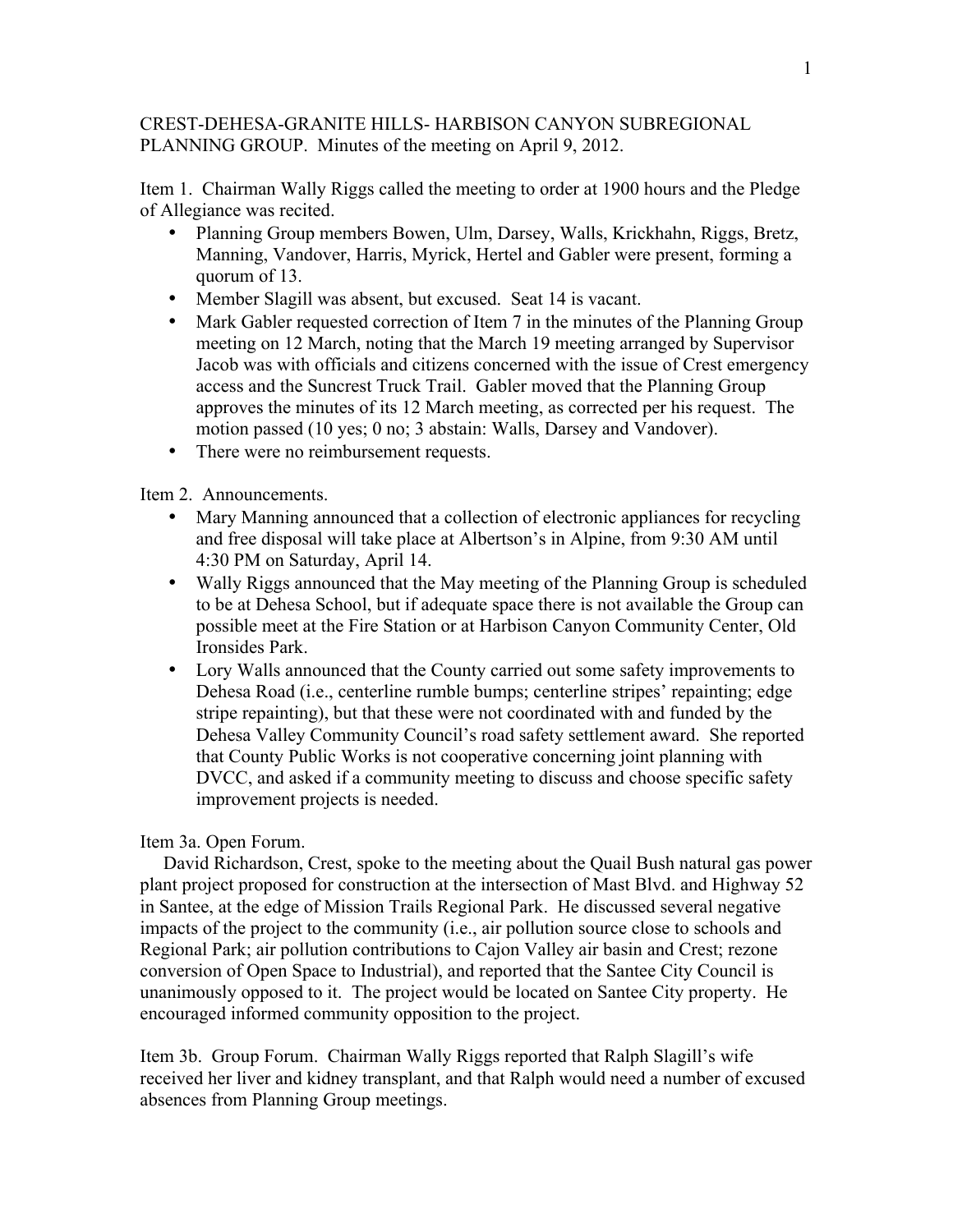Item 4. Committee Reports. None.

Item 5. Private Project Proposal. None.

Item 6. Public Project Proposal. None.

Item 7a. Unfinished Business. Report on Board of Supervisors Meeting reference to Red Tape Reduction recommendation in regards to Planning Group Status. Chairman Wally Riggs reported that the Board of Supervisors approved the following changes to the functioning of the Planning Groups: 1) a person can only serve as Planning Group Chairperson for single 2 year term, and 2) a newly elected or appointed member must receive required training from the County prior to taking a seat at a Planning Group meeting. Generally, Planning Group functions and operations remain unchanged; all proposed changes to Tentative Parcel Maps must be reviewed by the relevant Planning Group; the ethics training required for all members can be done on paper with mailed in responses, as well as electronically.

Item 7b. Unfinished Business. PLDO Recommendations. Judy Bowen, Crest, provided the Group members with a handout of the exchange of email messages she had with the County Parks and Recreation project manager concerning the Planning Group's PLDO project priority lists. Judy Bowen suggested the Group picks one "active recreation" project for each park, creating a three-item list of projects proposed for PLDO funding.

 Judy Bowen moved that the Planning Group retracts its previous approval of the 2011- 2012 priority list for PLDO funding, and that it approves a new 2011-2012 priority list that includes: 1) South Lane Park, construct a walking/jogging path through the park with circuit training stops; 2) Old Ironsides Park, install outdoor weight training station like Lindo Park currently has; 3) Nancy Jane Park, resurface tennis court; and 4) Recreation Programming Priority, after school programs at Nancy Jane Park for Elementary School and Junior High aged children. The motion passed (13 yes; 0 no; 0 abstain).

Item 8. New Business. Implementation and maintenance discussion, and appointment of committee for official recognition of evacuation route to the west of Crest, utilizing Suncrest Truck Trail. Chairman Wally Riggs introduced David Richardson, resident of Crest, who is involved with community efforts to establish official recognition, to resolve access issues through existing gates, and to foster cooperative arrangements for the long term maintenance of Suncrest Truck Trail, so that it can serve the community as an effective emergency evacuation route to the west of Crest. David explained that the Endangered Habitats Conservancy will try to purchase the 47 acres owned by the City of El Cajon, and is willing to help maintain the road to its connection with Camino Monte Sombre. He thanked the Planning Group for its letter to the City of El Cajon Planning Department in support of the Suncrest Truck Trail evacuation route goal, and mentioned the letter encourages the City to consider selling its property to the Endangered Habitats Conservancy. David discussed other possible opportunities for strengthening community investment in Suncrest Truck Trail as an emergency evacuation route: the new CalFire Chief, Mr. Thom Porter is a potential ally in supporting the use of fees collected under authority of the Sate Fire Responsibility Act to help pay for upgrading Suncrest Truck